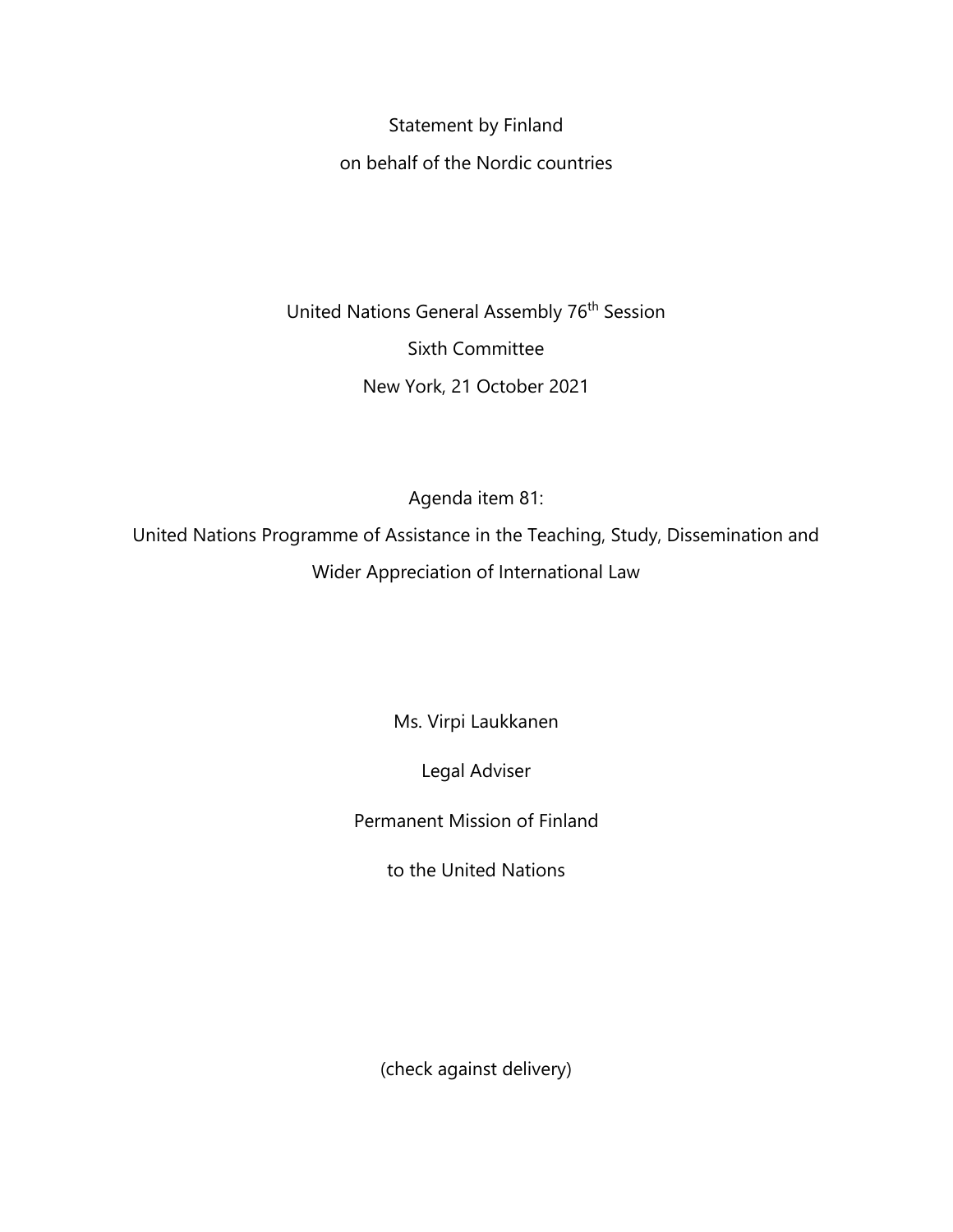## Madam Chair,

I have the honour to speak on behalf of the Nordic countries Denmark, Iceland, Norway, Sweden and my own country Finland on the Programme of Assistance in the Teaching, Study, Dissemination and Wider Appreciation of International Law.

The Nordic Countries would like to thank the Secretary General for his newest report (A/76/404), which covers the activities in the implementation of the Programme in 2021, as well as the activities planned for 2022 and the related administrative and financial implications.

The Nordic Countries are strong supporters of an international order based on the rule of law. Rules-based multilateral co-operation is indispensable for tackling global problems such as global warming, biodiversity loss, conflicts and poverty. The Covid-19 pandemic has underlined this point.

We believe that the rules-based international order depends largely on the professionalism and commitment of people acting on behalf of the States. Through the Programme of Assistance generations of government lawyers, judges and diplomats from all around the globe have been able to gain a deeper understanding of the body of law that governs our interconnected world. This has been to the benefit of the international community as a whole.

## Madam Chair,

Since its founding in 1965, the Programme of Assistance has made a significant contribution to the goals of the United Nations by providing scholars and practitioners access to high quality international law training and other resources on international law. We commend the active and continued engagement of the Codification Division of the Office of Legal Affairs in pursuing its mandate regarding the Programme of Assistance. We commend Ghana for its dedicated leadership of the Programme and the whole Advisory Committee for its work.

The International Law Fellowship Programme as well as the Regional Courses have been instrumental in providing international law training for young lawyers. The outbreak of the covid-19 pandemic has hindered the organization of the Programme's courses to their full extent.

We commend the Codification Division for exploring innovative means to continue pursuing the objectives of the Programme of Assistance despite the challenges posed by Covid-19. We hope that the normal activities can be resumed as soon as possible.

The Nordic countries commend the continuous development of the Audiovisual Library of International Law since 2008. This invaluable resource continues to bring high quality training to an unlimited number of individuals and institutions around the globe, free of charge. The Nordic Countries welcome the efforts of the Codification Division to continue the development